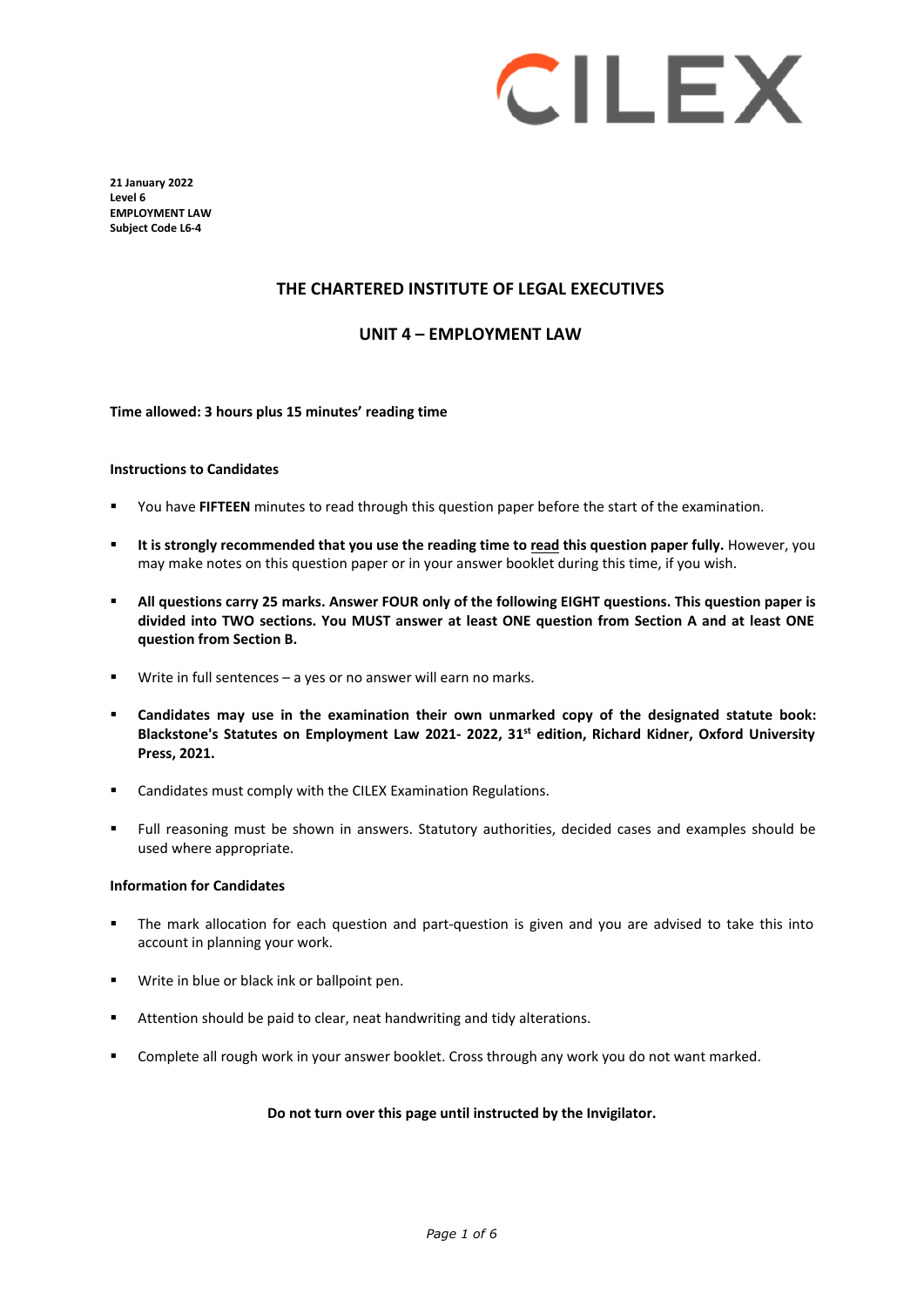## **SECTION A (Answer at least one question from this section)**

1. 'Although compulsory retirement ages have been outlawed, the potential for arbitrary removal of older employees still remains.'

Critically assess the above statement with regard to the enforceability of an Employer Justified Retirement Age.

2. A claim for potentially unfair dismissal will be determined on the basis of achieving 'fairness in all the circumstances'.

Critically analyse the factors that a court or tribunal will consider in determining whether this standard has been met.

*(25 marks)*

*(25 marks)* 

3. 'The relationship between employer and employee can influence almost every aspect of an employee's professional and personal welfare. Therefore, legal recognition of the obligations of an employer should be both broad and continually evolving.'

Critically evaluate the statement above in relation to the development of the implied duties of an employer at common law.

*(25 marks)*

4. (a) Explain the nature and purpose of statutory paternity leave.

*(8 marks)*

(b) Critically assess the protection given to 'mothers' under shared parental leave legislation.

*(17 marks)*

*(Total: 25 marks)*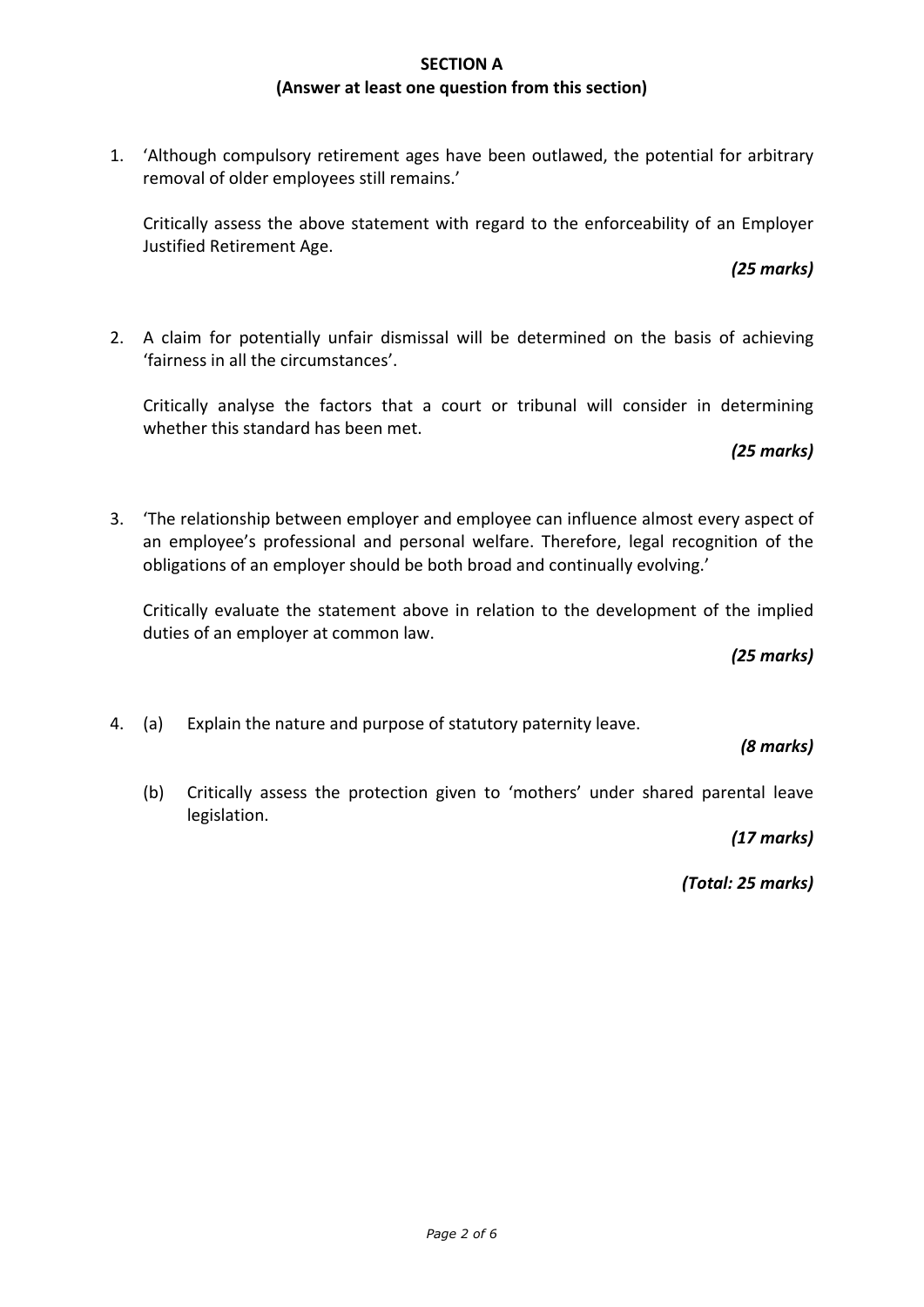### **SECTION B (Answer at least one question from this section)**

### **Question 1**

Betty is the owner of a company called Aesthetic Ltd. The company specialises in interior decoration and has a total of ten employees. Over the last year, Aesthetic Ltd has experienced a steady decline in profits due to a decrease in customer orders.

Betty recently decided that she would need to make redundant three of the six employees in the administrative team, as there was insufficient work to allow all employees to remain with the company.

Betty drew up a list of employees who she might wish to make redundant and considered her overall opinion of each of them, based upon several variables. These variables were their attendance records, seniority in terms of age and experience, as well as the overall extent to which she felt they benefited the company.

Betty decided that the first employee to be made redundant would be Edward. This decision was based upon Edward having taken more sick leave than any other employee in the preceding six months. His absences were due to a serious and chronic asthma condition that flared up, resulting in Edward struggling to breathe and needing to take time off work to recover. Furthermore, despite him working at Aesthetic Ltd for over four years, Betty felt that Edward had never got along with the other employees, due to him being in a different age group.

Betty then decided that the next employee to be made redundant would be Latisha. This decision was based upon Latisha being the only part-time worker in the company and Betty considering full-time employees more economical to retain. Furthermore, Latisha had most recently joined Aesthetic Ltd, having been employed for just over two years, and Betty felt it was fairer to select her for redundancy than longer-term employees.

Betty informed Edward and Latisha that they had been made redundant.

(a) Advise Betty whether she has followed a proper procedure when **selecting** Edward and Latisha for redundancy.

#### *(17 marks)*

(b) Explain the remedies available against Aesthetic Ltd, if Betty has failed to follow a proper redundancy procedure.

*(8 marks)*

*(Total: 25 marks)*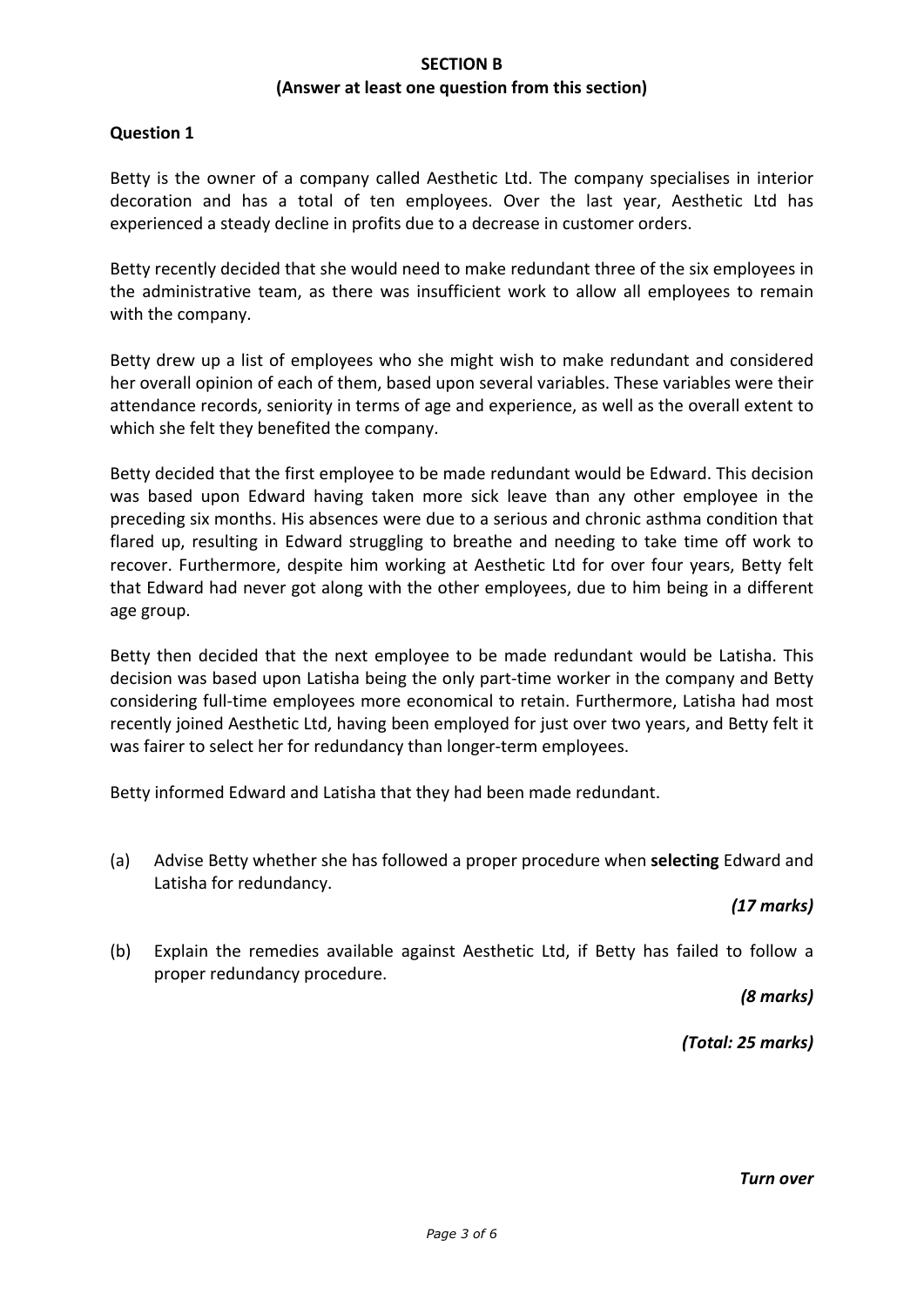# **Question 2**

Heather is a transgender female. She is employed by Vases Ltd, a vase restoration company. Heather has a history of alcoholism and recently suffered a relapse in her addiction. This resulted in Heather experiencing headaches that affected her ability to undertake the intricate work involved in mending vases. Heather asked her manager, Melinda, if she would allow her to pack the vases, rather than mend them, as this was an easier role for her to undertake during her relapse. Melinda refused the request.

Karthik is also an employee of Vases Ltd and has been working at the company for nine months. Karthik has suffered with depression for several years; a condition for which he regularly attends counselling and also takes prescription medication. Karthik recently suffered a flare-up of this depressive illness, which has affected his ability to concentrate on his work. Furthermore, Karthik finds that the noise in the shared workspace worsens his depression.

Karthik explained his condition to Melinda and asked if he could be moved to work in a quieter part of the building. Melinda refused this request on the basis of the cost involved in setting up a new workstation. Melinda also felt that it was an unfair request, considering that Karthik had only recently joined the company, and the fact that he was unwilling to contribute to the costs involved in moving his workstation.

When Heather found out that Melinda had refused Karthik's request, she told Melinda that she should be more compassionate towards Karthik and support him through his illness. Two days later, Melinda removed Heather from the early morning shift she had worked during the previous four years. When Heather complained about this change, Melinda told her that she was not interested in the complaints of a 'sexually confused man'; this comment shocked Heather, as Melinda had not expressed such views previously. Heather has avoided the staffroom since this exchange, as she feels very humiliated and embarrassed, especially as several colleagues overheard Melinda's comments to her.

Advise Melinda whether she has breached Heather's and Karthik's rights under the Equality Act 2010.

*(25 marks)*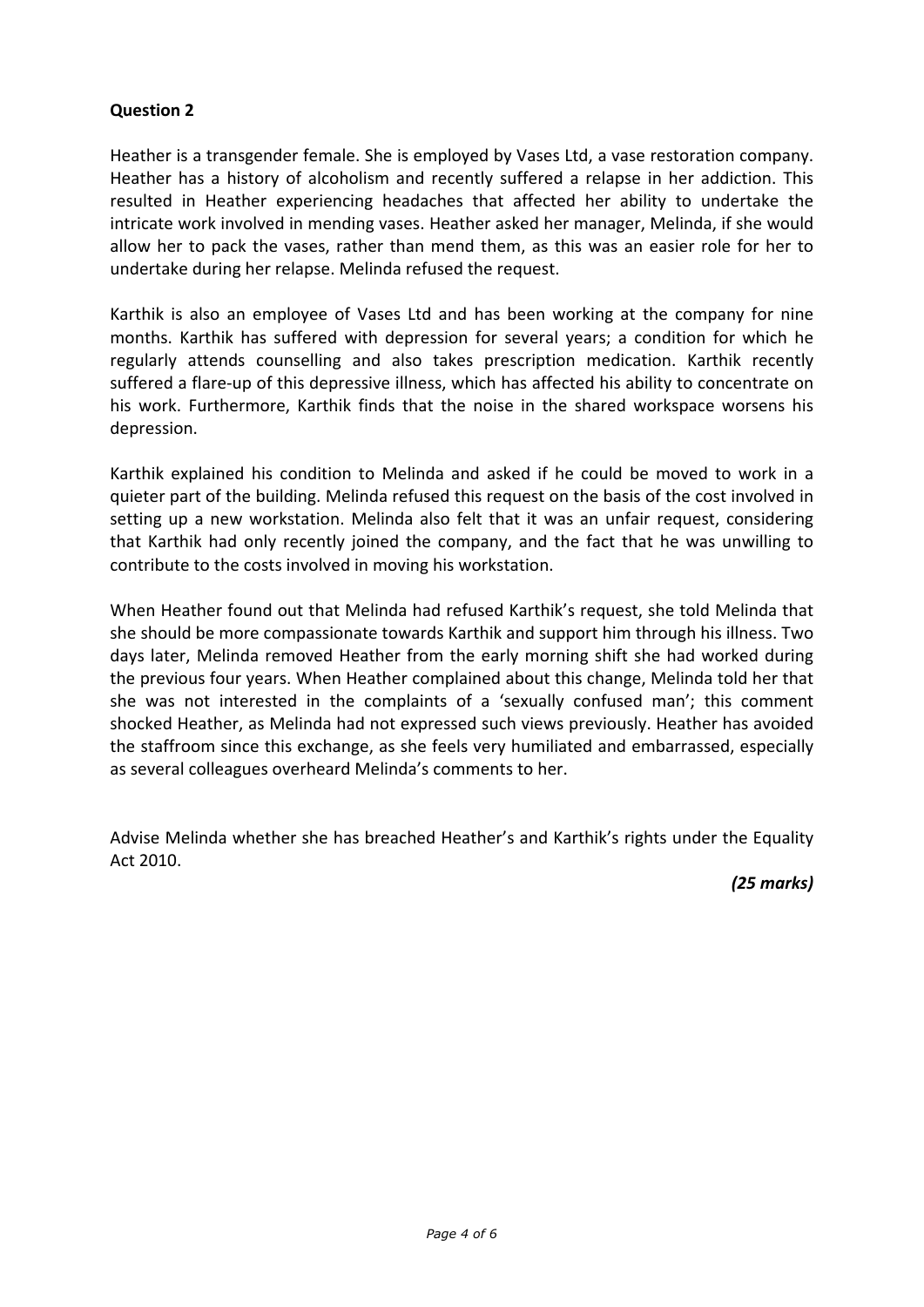# **Question 3**

Orbit Ltd is a company specialising in the creation of handmade toys. Orbit Ltd recently became the sole repairer of toys for a local store, 'Kids Play', having taken over this service from its only competitor, TedBears Ltd. This also involved the transfer of two employees from TedBears Ltd to Orbit Ltd, Jatifah and Xavier, both of whom were machinists who had worked with TedBears Ltd for over four years.

Orbit Ltd had anticipated that being the only repairer of toys for 'Kids Play' would result in an increase in profits. However, two months after the takeover, the company profits had remained the same. Orbit Ltd felt that it could no longer economically justify having two newly transferred employees, particularly as they were paid a higher wage than other employees due to the pre-existing terms of their transferred contracts.

Orbit Ltd therefore decided to reduce the working hours of both Jatifah and Xavier, with a proportionate reduction in their wages. This change also ensured that both existing and newly transferred employees were paid the same wages.

Upon hearing of this change in their working hours and wages, both Jatifah and Xavier resigned from Orbit Ltd.

(a) Explain whether there has been a transfer under TUPE 2006 in relation to the takeover of the repair service from TedBears Ltd.

## *(5 marks)*

(b) Advise Orbit Ltd whether it has breached TUPE 2006 and, if so, on the claims available to Jatifah and Xavier.

*(20 marks)*

*(Total: 25 marks)*